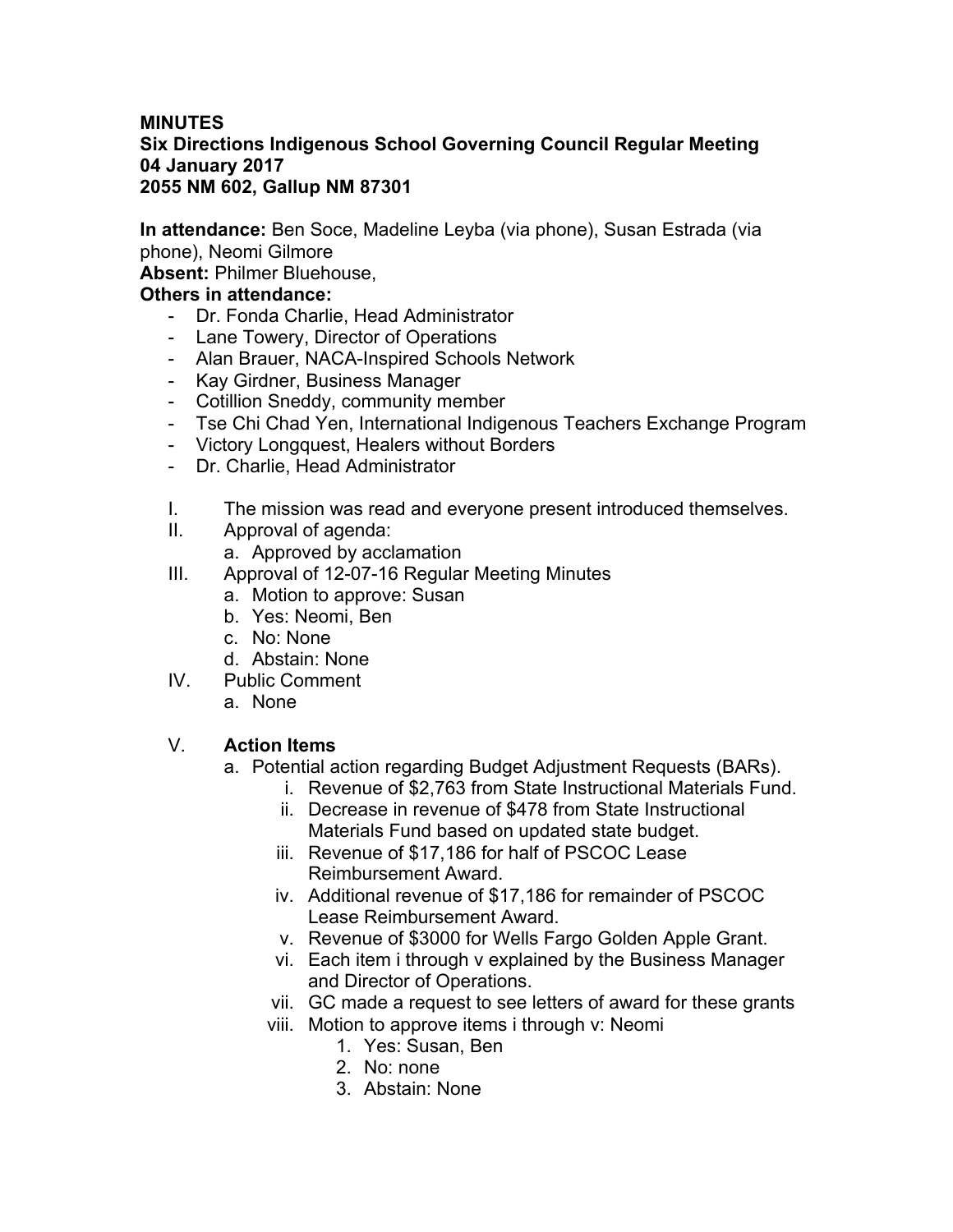- b. Potential action on an MOU between SDIS and NACA-Inspired Schools Network (NISN)
	- i. Alan gave context. This is the original draft version and can be updated. NISN really values having SDIS in the network and wants to have a partnership.
	- ii. Under section 1.2.2 "Responsibility" can we responsible for people in the past?
	- iii. Noted that this was a core value from NISN and is about respect for the past and a recognition of historical trauma.
	- iv. With regard to section 1.2.2.3 how do we define community?
	- v. With regard to 1.3.7 would 30 days notice hinder or foster the relationship we want?
	- vi. With regard to 1.3.9 does this mean a different school in the network or to do it together? Let's change the language to clarify.
	- vii. With regard to 1.3.11 What's the purpose of this?
	- viii. It's because our business manager is provided from NISN and needs to be correctly bonded.
	- ix. In regards to all 1.4 subsections with the language "shall" why is it "shall" instead of "may"? Are there any potential reservations to any of this?
	- x. Specifically, can we change 1.4.8 to read "may" rather than "shall" in order to respect teachers' rights to their curriculum?
	- xi. A request for clarity on 1.5.
	- xii. NISN will pay for services provided by the Grant Plant, who supports grant-writing.
	- xiii. With regards to section 2 shouldn't this dictate the use of SDIS's name, too? Can we make it 2.a, which protects NISN's name and then 2.b which protects SDIS's name?
	- xiv. In regards to section 3, a request to make the independence, limited liability, etc to apply in both directions again. Also, add "any appearance thereof" in the first sentence of paragraph 3.
	- xv. A request was made to include the concerns from the last meeting in the minutes:
		- 1. 1.3.7 in particular seems like a section where NISN is asking things that ought to fall under the PEC or CSD, not NISN. If they want to come into our building, I'd like a clause that says we'll have at least 30 days' notice or something like that. And people who are coming in, are they knowledgeable enough to observe classrooms? Classrooms of Native students?
		- 2. 1.3.11 why is that even in there? They are taking responsibility for our financial management and they dropped the ball recently.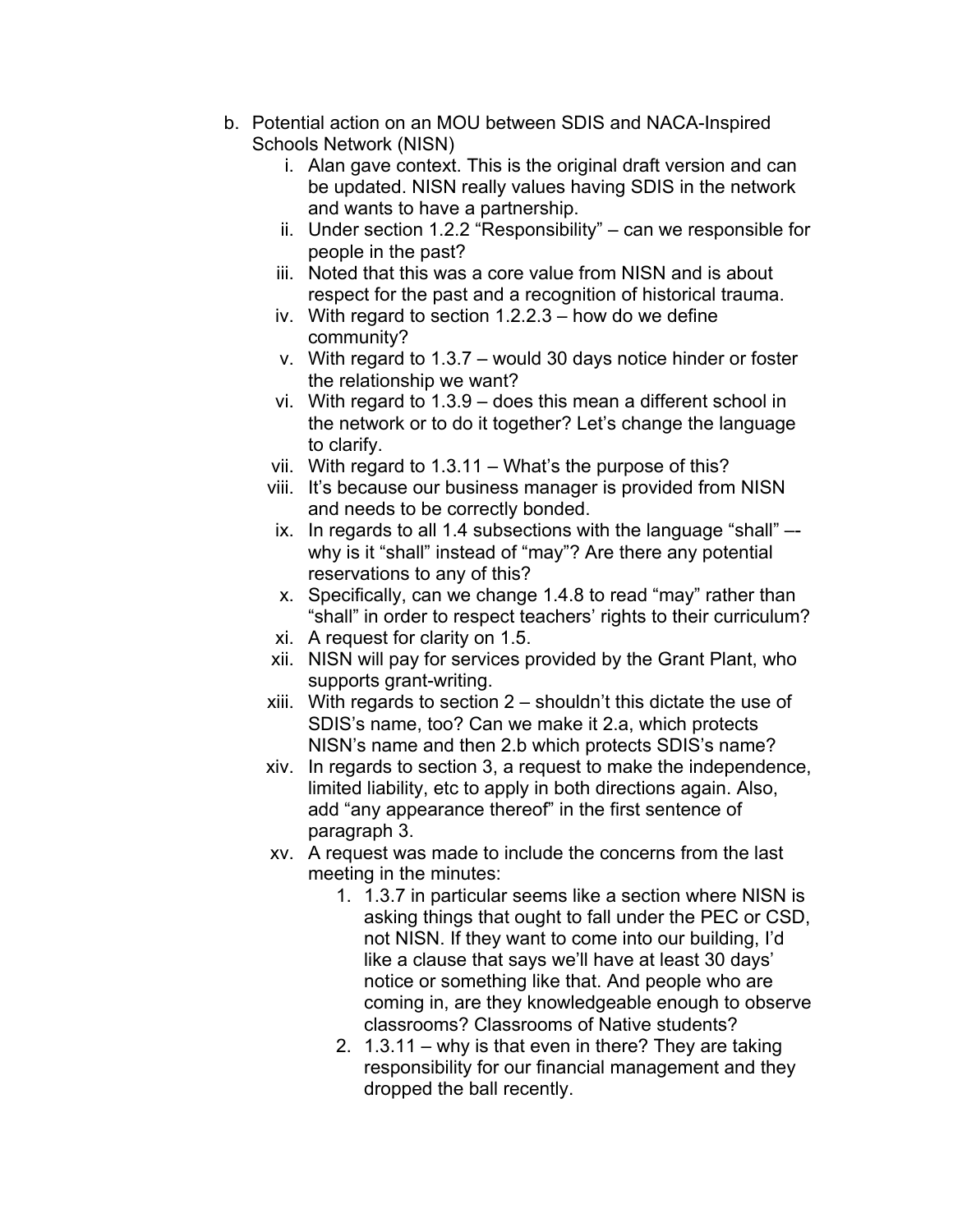- 3. A recommendation was made to get legal opinion on our behalf before approving.
- 4. Dr. Charlie would like to read and understand it more since she just started, as well as research MOUs generally.
- 5. A question was raised about the requirement to go to Albuquerque whenever they ask. We have a mission in Gallup. It can't just be us accommodating to them.
- 6. A recommendation was made to add spiritual wellness in  $5<sup>th</sup>$  paragraph.
- 7. 1.3.3 a request for clarity about who will participate.
- 8. 1.4.5 a desire to really hold them accountable to that. We would like to keep the NIYLP relationship going for a long time, but we need to raise money to do that.
- xvi. In regards to 1.3.7 a 30-day limit does seem long. But a 30-day notice requirement in section 1.3.8, the evaluation process, seems fair.
- xvii. Does there need to be a section that dictates SDIS's right to refuse any trainings or meetings?
- xviii. NISN is too young and dynamic to host any required meetings, and all decisions about trainings and meetings will be done mutually. That's why "may" language was used in that section instead of shall language.
- xix. GC wants to be very protective of our staff's limited time and wants anything with NISN to be a value-add, not an additional burden.
- xx. There's something about the commitment to NISN's Core Values that is disconcerting. What about our own values? Which comes first? Are we SDIS first? Or are we a NISN school first? A desire to see that SDIS's commitment is to SDIS and Gallup first but in collaboration with NISN's model and priorities. A request to add such language to the top of section 1.2
- xxi. In regards to section 6 if any dispute resolution ever did get to legal remedies, where would it happen and be filed?
- xxii. In regards to section 7 who is a duly authorized representative of each organization? A request was made to clarify that this means the leadership team of SDIS. Can we also clarify which boards we mean in terms of ratification?
- xxiii. In regards to sections 1.4.5 and 1.5 how can we connect the relationship between NISN and the National Indian Youth Leadership Project here to ensure that that relationship is maintained?
- xxiv. Request to add Dr. Charlie as a signatory to the MOU.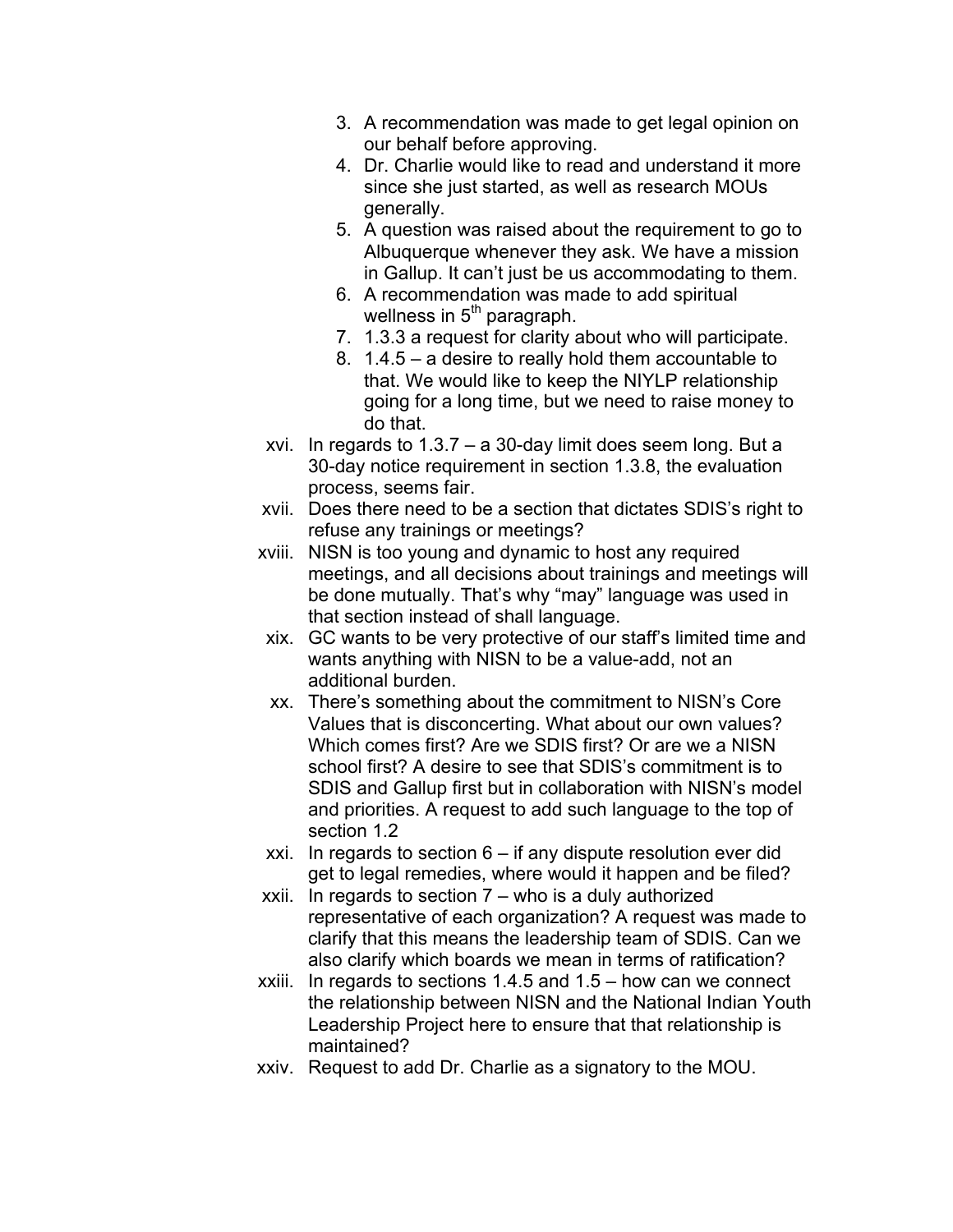- xxv. A request was made for a final version of the MOU to be created and shared with the GC.
- xxvi. Motion to table this action item pending seeing the revised MOU: Susan
	- 1. Yes: Ben, Neomi
	- 2. No: none
	- 3. Abstain: none

# **VI. Reports**

- a. Financial Report from the Business Manager
	- i. The business manager does not have financial statements to share.
	- ii. Over the last month, she has been gathering evidence from the school and identifying financial responsibilities that have not been met.
	- iii. I'm also focusing on meeting current deadlines.
	- iv. I'm still getting caught up on some of the longer items, such as improved financial reporting. One of the things that is preventing financial statements is that not everything has been put into the accounting software, and I'm getting everything entered.
	- v. In January we will complete the second quarter report by the end of the month.
	- vi. I will need to complete the reimbursements for the lease reimbursements, which will help with cash flow.
	- vii. Also in January, I will see that all W-2 statements will be completed for the employees.
	- viii. In addition, NISN has now hired the services of a permanent business manager to serve Six Directions. Her name is Donna Overson and she and I will continue to work together hand in hand for Six Directions. I will slowly turn over to her the responsibilities of SDIS. I have asked her to notify the PEC of the change in Business Manager. And so, we are taking care of that legal requirement.
	- ix. No questions.
- b. Report from Lane, Director of Operations
	- i. The PED will do their next visit February  $15<sup>th</sup>$ .
	- ii. On December 29th, we received their feedback from their October visit.
	- iii. The PED will also visit the Governing Council for a meeting at some point.
	- iv. Today we received our final SEG allotment for the year, and it was ~\$21,000 higher than expected.
- c. Report from Dr. Charlie, Head Administrator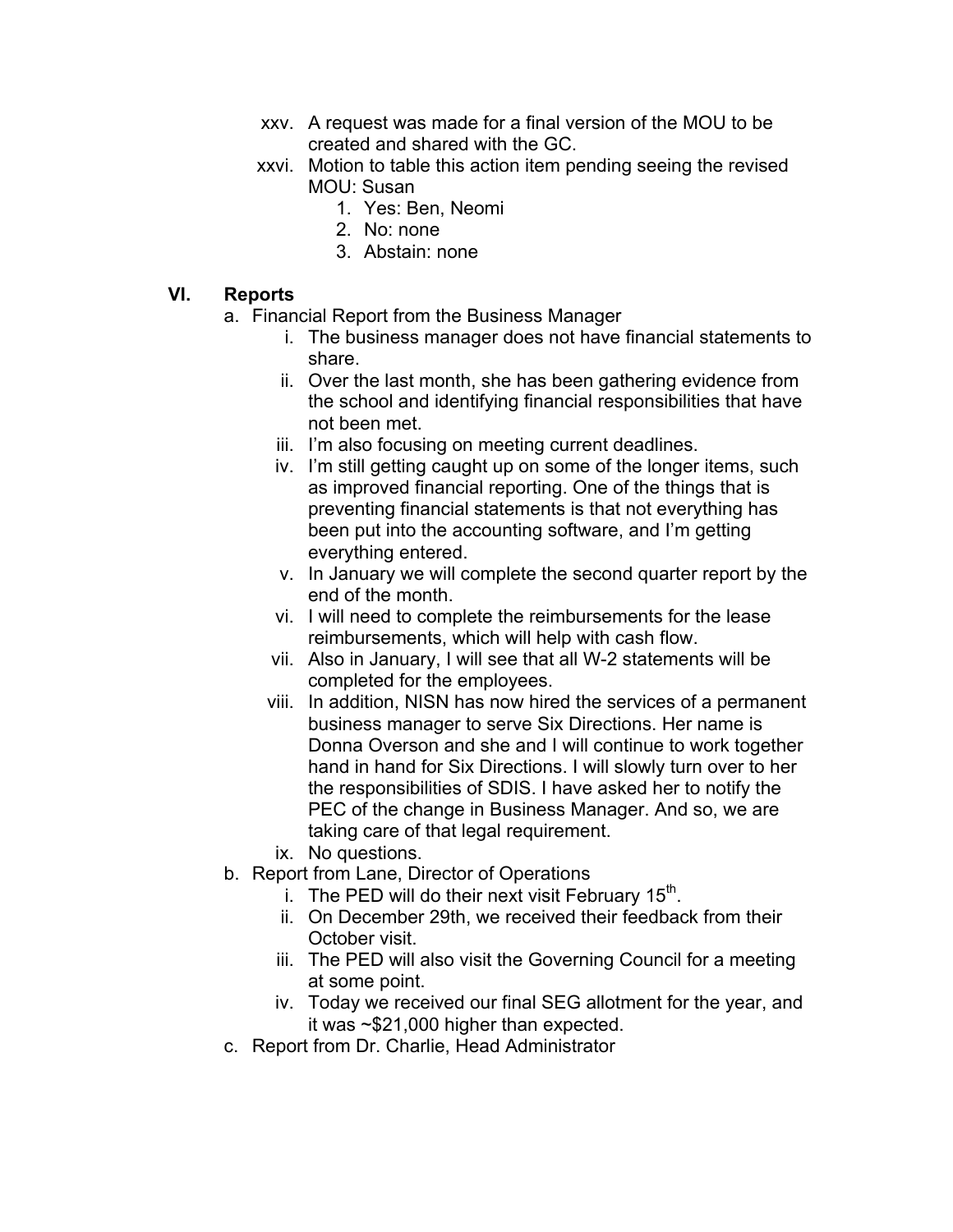- i. Dr. Charlie shared the MOU that will be signed between her and NISN regarding the federal flow-through grant the school will receive.
- ii. A recent change was that Six Directions asked students to either participate with NIYLP or to get picked up on the Wednesday early release days.
- iii. We continue to work on curriculum on Wednesday afternoons. We've been focusing in particular on crosscurricular connections with STEAM and the Ashiwi and Dine' Studies courses.
- iv. We've been working on how to assist students who are falling behind. We're thinking about adding some time in the afternoon for a study hall for kids who are behind in their work. At the same time, those who are finished can have some incentive time.
- v. With student services, we need to send out our weekly newsletter at the beginning of the month. Two parents addressed that they'd like to have parent night. They really like Schoology program but they need to be trained on how to log in and see their students' grades.
- vi. Parents also want more transparency with our discipline procedures, which is fair. So we are going to prioritize improved communication.
- vii. In terms of budget, I agree with Lane that we need improved financial reporting. I also am prioritizing improving our purchasing power. We have technical issues with printing checks on our network for some reason. And some places don't want to take a PO because we don't have a credit history. We don't always know how to pay for things, at least not quickly. Our lack of purchasing power is hurting kids right now. We're going to work on getting a purchase card, which is approved through the state procurement process. A state approved bank issues the p-cards and they are backed by a school purchase order.
- viii. Our biggest immediate need is food services. Shima' Catering quit just before break. We're focused on getting everyone food handlers licenses.
- VII. Presentation by Tse Chi Chad Yen regarding the International Indigenous Teachers Exchange Program (ITEP) and Victory Longquest, Healers without Borders.
	- a. I am from the nation of Taiwan.
	- b. There are many study abroad programs for college students, including prestigious ones like Fulbright or Rhodes. But if you do a Google search regarding exchange programs for teachers, especially indigenous teachers, you'll find that there are very few.